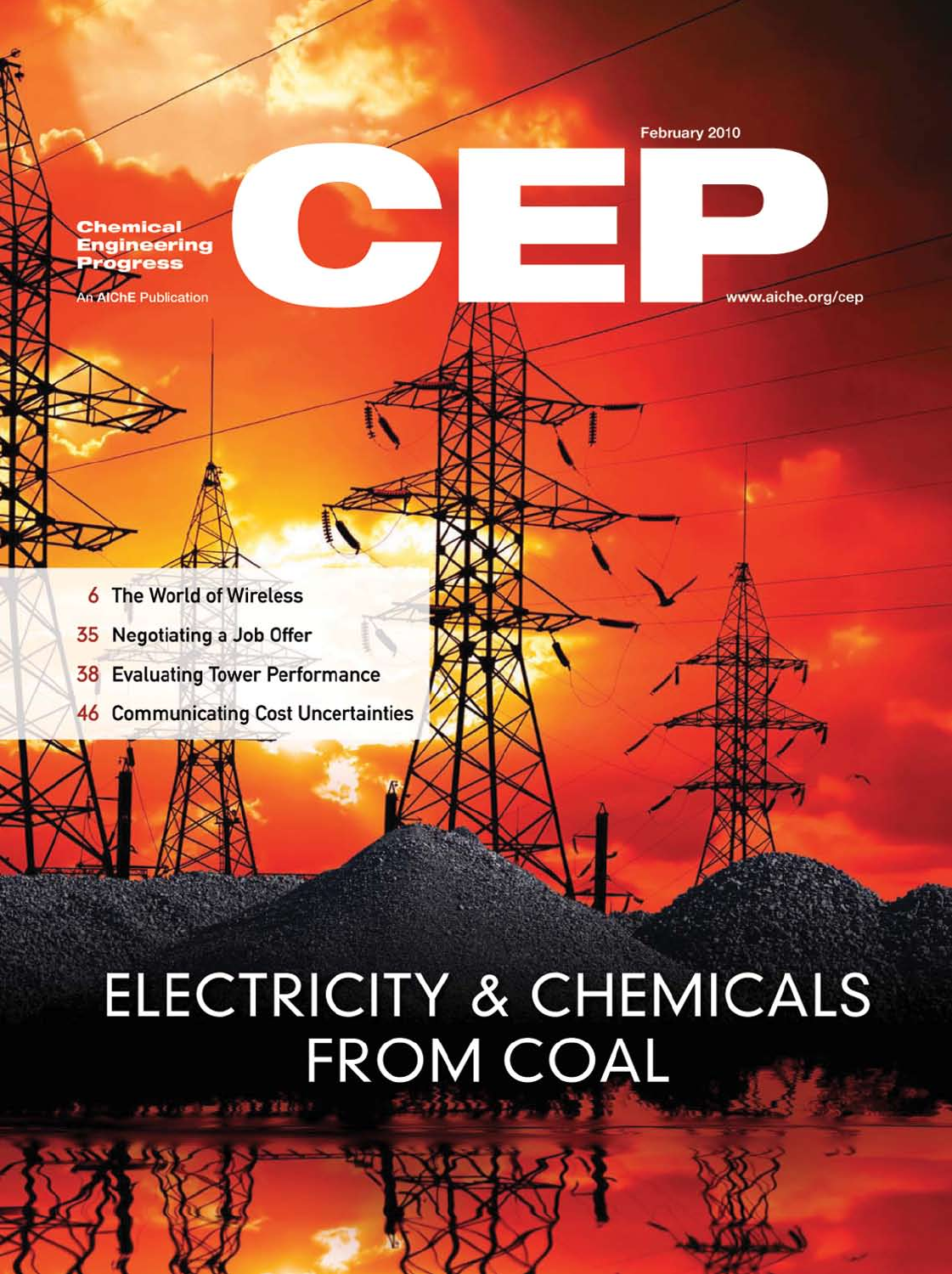## On the Horizon

# Producing Electricity and Chemicals Simultaneously



# Interesting technology … interesting policy … difficult economics ... numerous challenges …

**Herbert W. Cooper** Dynalytics Corp.

K Eastman Chemical Co. produces organic chemicals via coal gasification at its Kingsport, TN, plant. Photo courtesy of Eastman Chemical Co.

Electricity-generating utilities and chemical manufacturers face two major challenges: The costs of their<br>fuels and feedstocks are rising to unprecedented<br>layels and they are under increasing requisions and social turers face two major challenges: The costs of their fuels and feedstocks are rising to unprecedented levels, and they are under increasing regulatory and social pressures to reduce carbon dioxide emissions. A potential solution to both of these issues: gasify widely available low-cost coal, petroleum coke, or biomass, and use the resulting effluent gas stream to simultaneously produce and market electricity through a regulated entity and chemicals through an unregulated entity.

 The convergence of several factors, including a desire for energy security, increasing oil and gas prices, and concerns about global warming, has led to increased interest in clean-coal technologies, such as integrated gasification combined cycle  $(IGCC) - i.e.,$  coal gasification followed by cleanup of the gas produced and its use as a fuel in efficient gas or steam turbine combined cycles to gener-

ate electricity. Although IGCC technology continues to evolve *(1),* the economics of this approach to producing only electricity are, at best, marginal today. And, development of IGCC projects has not been easy in recent years, with approximately one-third not progressing even after significant investment in preliminary activities — a recent survey *(2)* found that 35 projects are in construction or commissioning, seven have been stalled or delayed, and ten have been cancelled.

The synthesis gas leaving the gasifier is similar in composition to the feedstocks used to produce chemicals such as methanol, ammonia, urea, dimethyl ether, and others. Preliminary analyses indicate that if capital costs and certain operating costs are split between electricity and chemical production, there may be substantial economic benefits to using a portion of this gas as a fuel to produce electricity and the remaining gas to produce higher-value chemicals.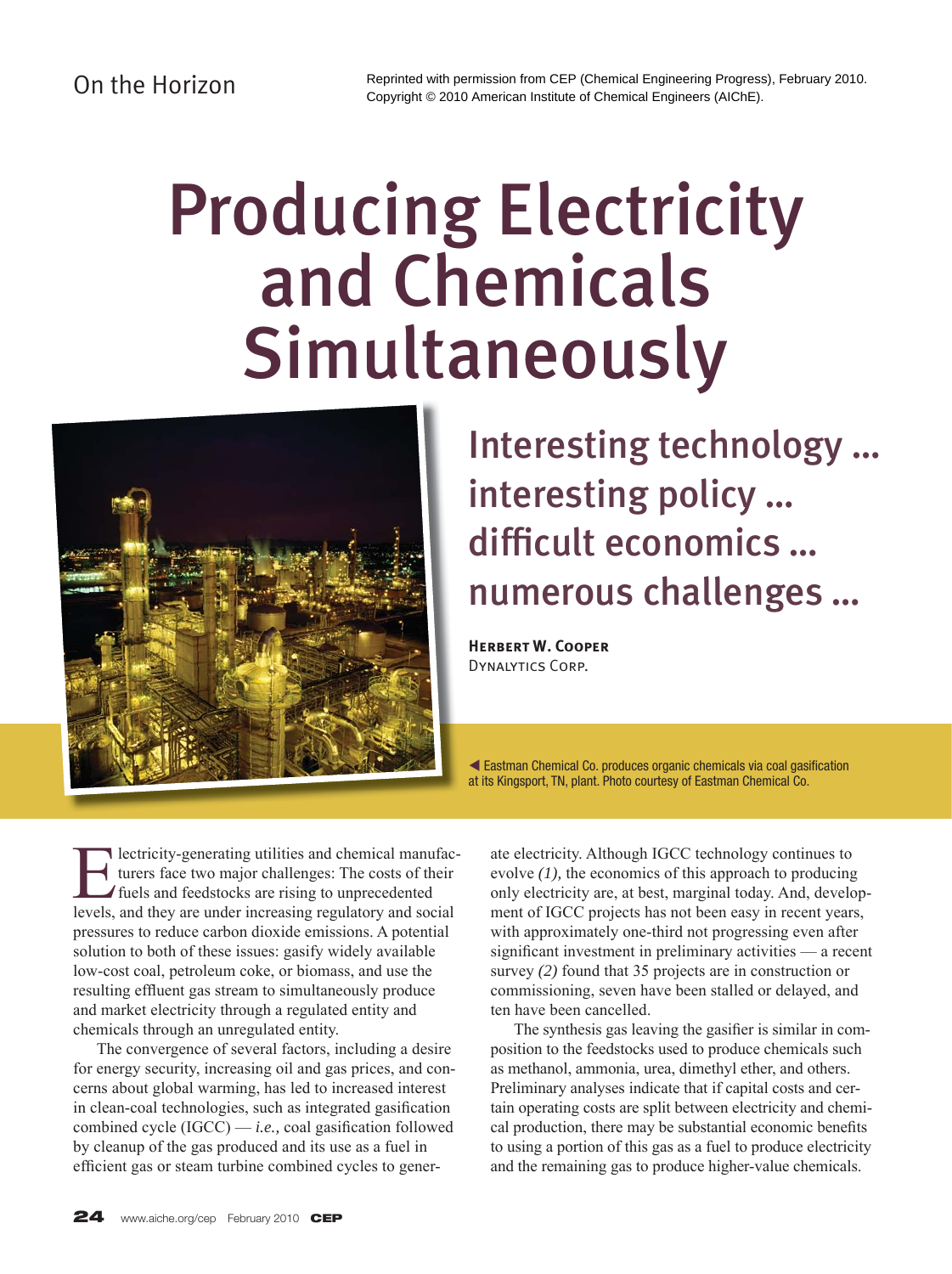

▲ **Figure 1.** IGCC technology can turn coal into a synthesis gas that can be used to simultaneously generate electricity and manufacture chemicals.

#### **The basics of IGCC**

 IGCC involves heating coal (or coke or biomass) to a high temperature in the presence of steam and air (or oxygen), with the amount of oxygen entering the gasifier insufficient for complete combustion. Use of relatively pure (~95–98%) oxygen will produce a synthesis gas with a heating value of approximately 230 Btu per std.  $ft<sup>3</sup>$ (Btu/scf); use of air, with its nitrogen burden, will produce a 130-Btu/scf syngas. Typical gasifier conditions are 300–500 psig and 1,400–2,600°F.

 Figure 1 is a generalized block diagram of an IGCC process, and Table 1 shows the typical composition of the syngas (or fuel gas) leaving the gasifier. The actual composition of the syngas will depend on the type of coal, the gasification process, and other variables such as the amount of water and oxygen being used.

Although there are significant differences in the flow arrangements (countercurrent, cocurrent, fluidized bed), mechanical construction, and internals of gasifiers, many designs have been developed, and operating availabilities of 90+% have been attained. Among the important process differences are whether the oxygen is provided via com-

pressed air or from an air separation unit (ASU), and whether the coal is fed dry or in a slurry. The common element is that they all use a very-high-temperature process to convert a solid fuel to a gaseous mixture containing large amounts of CO and H<sub>2</sub> mixed with  $CO<sub>2</sub>$  (and other compounds), and this mixture is then treated to remove impurities and produce a gaseous fuel suitable for use in combustion turbines.

Importantly, gasifiers are relatively flexible. One supplier has reported the ability to handle coals with a wide range of properties, including sulfur content  $(0.5-7 \text{ wt.})$ %, ash content  $(<1-40$  wt.%), chlorine content  $(100-2,000$  ppmw), and heating value (7,000–17,000 Btu/lb) *(3).*

#### **Reducing CO<sub>2</sub> emissions: social and political driving forces**

 Regardless of one's position on global warming, the reality is that governments will impose increasingly stringent requirements aimed at reducing

emissions of greenhouse gases (GHGs) — carbon dioxide  $(CO<sub>2</sub>)$ , methane  $(CH<sub>4</sub>)$ , nitrous oxide  $(N<sub>2</sub>O)$ , hydro-

| Table 1. Typical composition of a coal gasifier's<br>outlet stream. |                    |                                                             |  |
|---------------------------------------------------------------------|--------------------|-------------------------------------------------------------|--|
|                                                                     | Range,<br>$vol.$ % | <b>Value Used for</b><br><b>Economic</b><br>Analysis, vol.% |  |
| Carbon Monoxide (CO)                                                | $30 - 60$          | 43                                                          |  |
| Hydrogen $(H_2)$                                                    | $25 - 30$          | 26                                                          |  |
| Water Vapor (H <sub>2</sub> O)                                      | $2 - 30$           | 15                                                          |  |
| Carbon Dioxide (CO <sub>2</sub> )                                   | $5 - 15$           | 10                                                          |  |
| Methane $(CH_A)$                                                    | $0 - 5$            | 2.4                                                         |  |
| Nitrogen $(N_2)$                                                    | $0.5 - 4$          | 2.2                                                         |  |
| Hydrogen Sulfide (H <sub>2</sub> S)                                 | $0.2 - 1$          | 0.6                                                         |  |
| Argon (Ar)                                                          | $0.2 - 1$          | 0.6                                                         |  |
| Ammonia (NH <sub>3</sub> ) + Hydrogen<br>Cyanide (HCN)              | $0 - 0.3$          | 0.20                                                        |  |
| Carbonyl Sulfide (COS)                                              | $0 - 0.1$          | 0.05                                                        |  |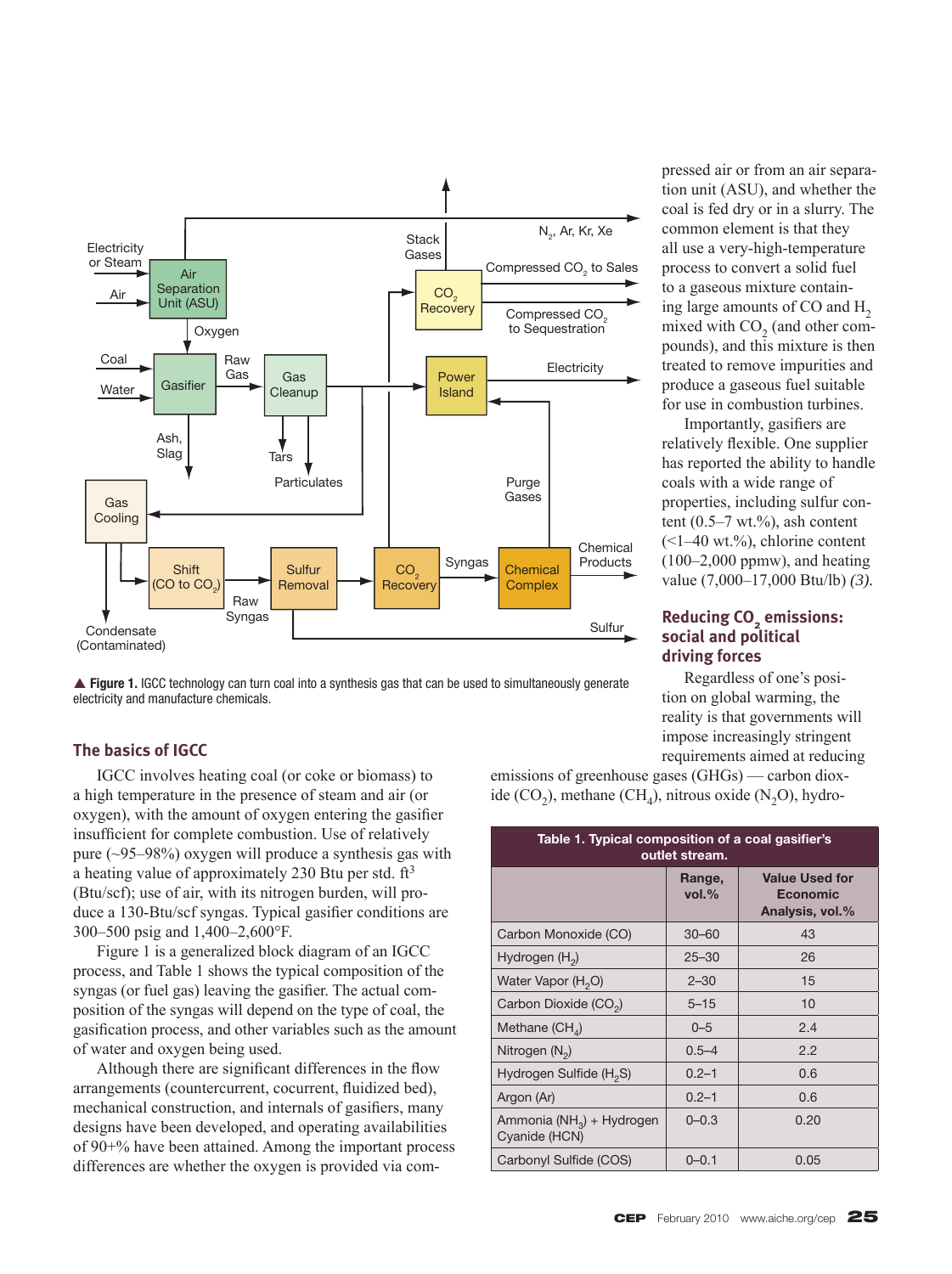### On the Horizon

fluorocarbons (HFCs), perflourocarbons (PFCs), and sulfur hexafluoride (SF $_{6}$ ).

 Numerous approaches to reducing GHG emissions are being discussed at national and local levels throughout the world. In the U.S., for example, the Environmental Protection Agency (EPA) recently issued an "endangerment finding" declaring that greenhouse gases, including  $CO<sub>2</sub>$ , are dangerous pollutants, and that the EPA has the authority to regulate GHG emissions. It is anticipated that any new regulations would apply to approximately 14,000 large sources that emit at least  $25,000$  tons of  $CO<sub>2</sub>$  per year. This  $25,000$ -ton/yr  $CO<sub>2</sub>$  trigger will generally be exceeded by power plants with capacities above about 15 MW.

 Regulatory mandates and economic factors are expected to dictate that a substantial fraction of the  $CO<sub>2</sub>$  generated by large chemical and power plants be captured from process exhausts and fluegases rather than released to the atmosphere. Regulations are evolving, and are often in conflict — leading to substantial uncertainties as corporations set their global warming agendas, timetables and budgets. Managers of utility and chemical companies will thus need to balance the risks of incurring unnecessary costs against the benefits of taking action earlier rather than waiting until requirements that may involve higher costs are imposed.

#### **Environmental Considerations OTHER THAN CO<sub>2</sub>**

The environmental performance of a gasifier-based process is generally much better than can be attained with conventional boilers. NOx is not formed in the oxygendeficient gasifiers; the nitrogen is instead converted to ammonia, which is easily removed. Concentrations of SOx and particulate matter (PM) are typically only 20–50% of those in the exhaust gases from conventional boilers. (Carbon monoxide concentrations may be the same, but will not be higher.)

 An IGCC plant uses only 40% of the water needed by a conventional fossil-fuel power plant. This is because only 40% of its electricity is produced by a steam-driven generator, which requires large amounts of water to condense its exhaust, while approximately 60% of its electricity is produced by a gas-turbine-driven generator, which uses only a very small amount of water for cooling lubricating oil, bearings, and the like. In contrast, a conventional power plant produces 100% of its electricity using a steam-turbine-driven generator with a 250% higher capacity.

 Liquid water will be produced as condensate during process gas cooling, and will contain various amounts of ammonia, carbon dioxide, sulfuric and sulfurous acids, hydrogen cyanide, and carbonyl sulfide. These require attention, but do not add significantly to the plant's water treatment burden.

#### **Table 2. The electric power and transportation sectors generate roughly three-quarters of all CO2 emissions** *(14).*

|                       | 2008 Emissions,<br>Million m.t./yr | <b>Contribution to</b><br><b>Emissions, %</b> |
|-----------------------|------------------------------------|-----------------------------------------------|
| <b>Electric Power</b> | 2,359                              | 40.6                                          |
| Transportation        | 1,925                              | 33.1                                          |
| Industrial            | 966                                | 16.6                                          |
| Residential           | 345                                | 5.9                                           |
| Commercial            | 217                                | 3.7                                           |
| Total                 | 5,812                              | 100.0                                         |

#### **Reducing CO<sub>2</sub> emissions from power plants**

Although  $CO<sub>2</sub>$  is produced by a variety of sources, the electric power sector is the largest emitter (Table 2). For this reason (as well as for political and economic reasons), efforts to reduce  $CO<sub>2</sub>$  emissions will focus heavily on power plant operations.

 The U.S. has large reserves of coal, and about half of the electricity used in the U.S. today is produced from coal. Therefore, much consideration is being given to IGCC plants. They may offer a way to use coal more efficiently and thus produce less  $CO<sub>2</sub>$ , and they are attractive because they can use widely available low-cost coal, petroleum coke, or biomass.

 More than ten years of operating experience has now been accumulated at five coal-fired IGCC plants in the 250–350 MW range\* and one 120-MW demonstration plant†. Additional experience is being accumulated at nine newer IGCC power plants now operating throughout the world.

#### **Capture and disposition of CO<sub>2</sub>**

 Many industrial plants practice carbon dioxide capture. The  $CO<sub>2</sub>$  is chemically absorbed from process gases and fluegases by solvents such as ammonia, chilled ammonia, methanol, monoethanol or diethanol amine (with additives), and proprietary solutions. The absorbed  $CO<sub>2</sub>$  is removed and the solvent regenerated by reducing the pressure and raising the temperature of the solution.

 In general, however, these processes are currently not practical for coal-fired power plants, where the fluegas compositions vary, and the concentrations of  $CO<sub>2</sub>$  are lower and those of sulfur and oxygen are higher. In addition, because of the large volumes of solvent required to treat power plant fluegases, the energy requirements for regeneration and for pumping the solution back to the high-

<sup>\*</sup> Wabash Power Station, Terre Haute, IN, since 1995; Willem Alexander, Buggenum, The Netherlands, since 1994; Polk Power Station, Tampa, FL, since 1996; Vresova, Czech Republic, since 1996; and Elcogas, Puertollano, Spain, since 1997.

<sup>†</sup> Cool Water Demonstration Plant, Barstow, CA, since 1984.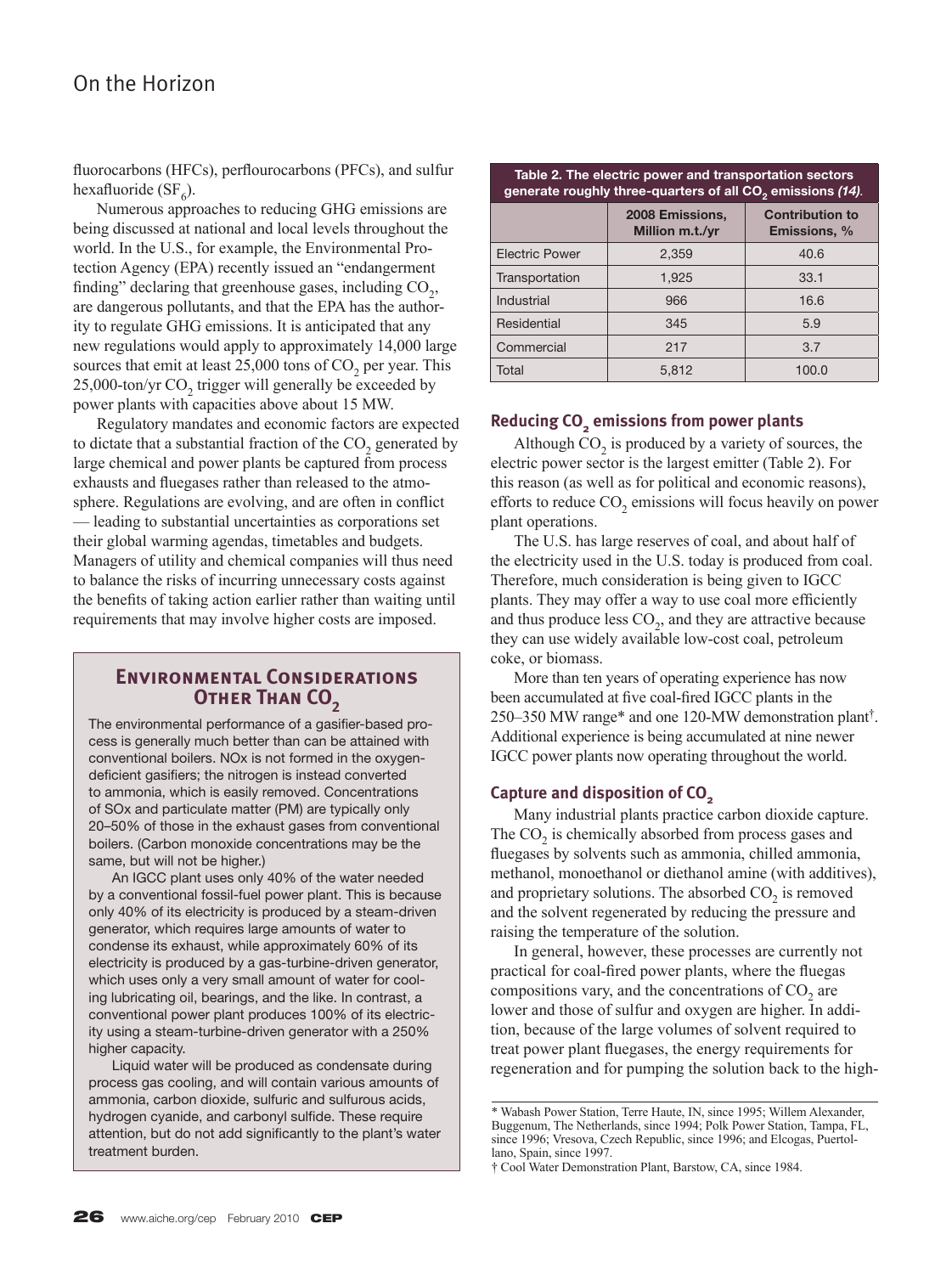pressure absorber are significant. Much research is being devoted to developing other approaches *(4),* such as semipermeable membranes (5), that may be more efficient.

The captured  $CO<sub>2</sub>$  may be disposed of in two fundamentally different ways. One is to transport it to oil fields and then inject it underground, where it forces additional oil to the surface. Several enhanced oil recovery (EOR) projects of this nature are underway throughout the world. However, the amount of  $CO<sub>2</sub>$  generated by U.S. power plants is enormous — approximately half the volume of natural gas carried by the entire U.S. gas pipeline system, and four times as much by weight. Thus, the transportation requirements for disposing of even a few percent of this are formidable. A somewhat similar approach is to simply store, or sequster, the  $CO<sub>2</sub>$  in underground structures; suitable sites for storing 3,500 billion tons of  $CO<sub>2</sub>$  have now been identified (6).

#### **Chemical production**

An alternative approach is to use the gasifier effluent and captured  $CO<sub>2</sub>$  as feedstocks to produce other chemicals. Much experience in producing chemicals from gasified coal or coke has been gained at various projects in China, Sasol projects in South Africa, the Dakota Gasification Co.'s Great Plains synfuels plant in Beulah, ND, the Coffeyville Resources nitrogen plant at Coffeyville, KS, and the Eastman Chemical Co.'s chemicals from coal facility in Kingsport, TN. Among other marketable chemicals, these plants produce significant amounts of carbon dioxide, acetic acid, acetic anhydride, ammonia, ammonium sulfate, methanol, methyl acetate, nitrogen and inert gases, and phenol.

 Combining electricty generation with chemical production in a coal gasification complex capitalizes on several synergies:

• The composition of the gasifier effluent is similar to that required for producing various marketable chemicals.

 • The amount of relatively pure nitrogen and oxygen at approximately 300–400 psig produced by the ASU may be increased at a small incremental cost and used as another feedstock for chemical production.

• The volumes of fluegas produced in IGCC power plants are much smaller than those of conventional steamboiler power plants because of the much higher pressures used (approximately 465 psia in gasification processes vs. roughly 15 psia in conventional power plants.) This allows the use of smaller equipment and piping.

• The higher pressures in gasification plants provides larger mass-transfer driving forces in pollution control equipment such as scrubbers to capture CO<sub>2</sub> and sulfur compounds.

 • High-temperature energy management is an essential part of producing syngas or gaseous fuel economically by coal gasification. Adding a chemical plant provides addi-

| rable 5. Methanol is an important building block for the<br>manufacture of other chemicals (9, 11). |                                              |                                    |
|-----------------------------------------------------------------------------------------------------|----------------------------------------------|------------------------------------|
|                                                                                                     | <b>Worldwide Demand,</b><br>Thousand m.t./yr | <b>Percent of</b><br><b>Demand</b> |
| Formaldehyde                                                                                        | 17,200                                       | 40                                 |
| Acetic acid                                                                                         | 7,300                                        | 17                                 |
| Chloromethanes                                                                                      | 5,200                                        | 12                                 |
| Methyl tert-butyl ether<br>(MTBE)                                                                   | 4.700                                        | 11                                 |
| Methyl methacrylate                                                                                 | 4,300                                        | 10                                 |
| Methyl amines                                                                                       | 3,000                                        | $\overline{7}$                     |
| Others*                                                                                             | 800                                          | 2                                  |
| Total                                                                                               | 42,500                                       | 100.0                              |
| * Primarily dimethyl terephthalate and methyl mercaptan                                             |                                              |                                    |

**Table 3. Methanol is an important building block for the** 

tional options for integrating the heat sources with lowertemperature heat sinks.

 • Construction, startup and operation can be staged so that production may be started and revenues realized from either the electrical plant or the chemical plant while the other is under construction.

 Many chemicals can be produced from the process streams and fluegases associated with IGCC thermal power plants. However, considering the production quantities necessary to justify the capital costs, the supporting infrastructure requirements, and the competitive environment, only a few are potentially viable.

#### **Methanol**

 Methanol is one of the few chemicals that are produced in mega-ton quantities from coal, oil or natural gas and marketed internationally. An initial evaluation of technical and economic factors indicates that producing methanol from coal may, in certain situations, be a promising and logical next step in the U.S. at this time.

 Methanol is the simplest alcohol, with a chemical formula of CH<sub>3</sub>OH. Its major uses are shown in Table 3.

 Fuel and feedstock (which are usually the same material, although they may be different) are the largest components of methanol's production cost. All of the large (>3,000 ton/day) newly announced export-oriented methanol plants are located in the low-gas-cost Middle East, or in China where coal is the most common feedstock.

 Methanol is produced in modern plants by the catalytic reaction of CO, CO<sub>2</sub> and  $H<sub>2</sub>$  at temperatures of approximately 500°F and pressures of 600–800 psig. The carbon monoxide is produced mainly by steam-methane reforming of natural gas or liquid hydrocarbons, followed by purification. In China and a few other special situations, the carbon monoxide is produced by partial oxidation of coal. Several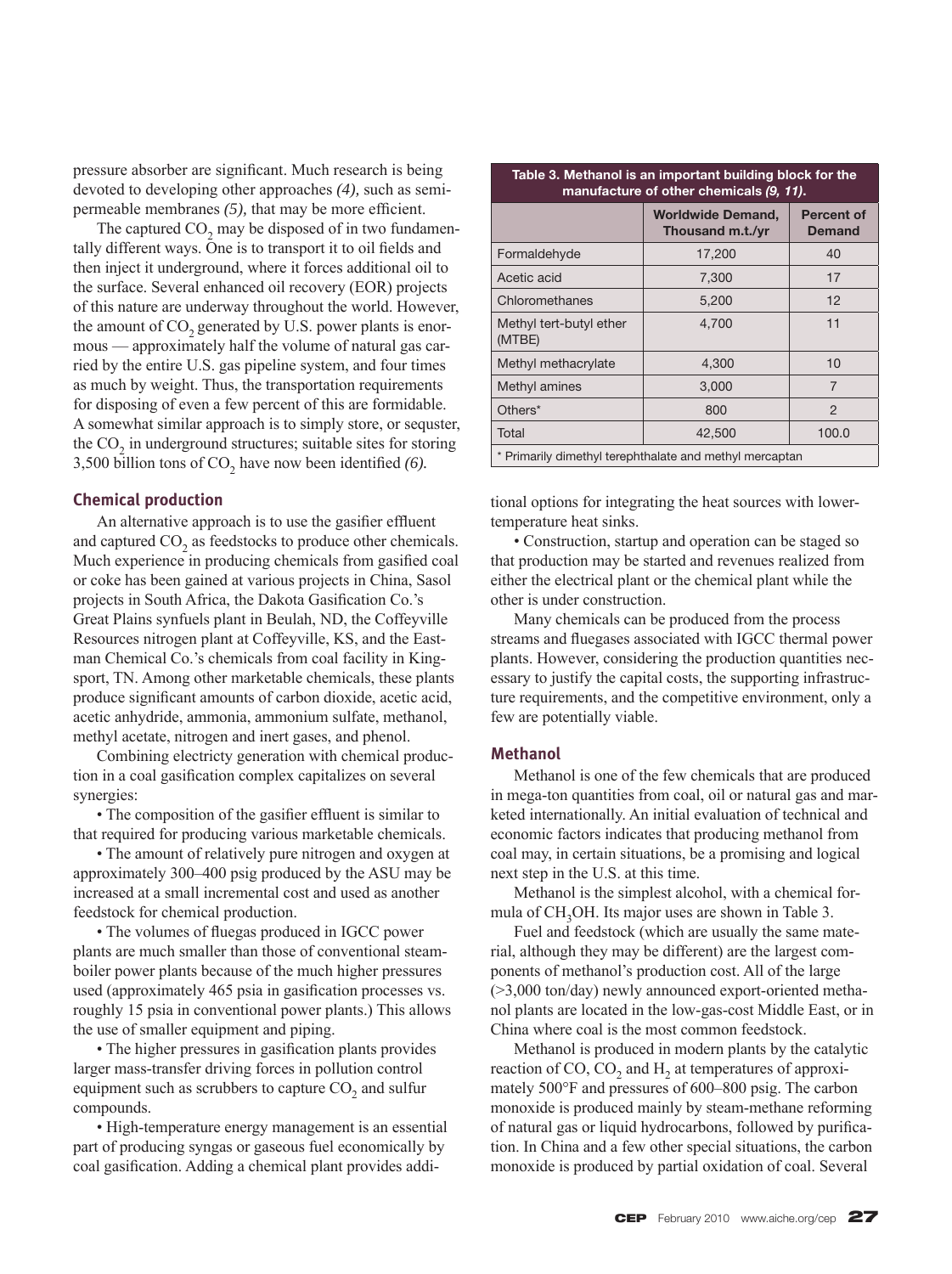## On the Horizon

studies of converting coal to methanol *(7, 8)* indicate that, depending on the coal's carbon content, methanol yields of approximately 20% without recycle of unconverted syngas and 35% with recovery and recycle of unconverted syngas to the reactor inlet can be achieved.

 Proven methanol process technology is available via license, primarily from:

- Davy Process Technology (Johnson Matthey)
- Haldor Topsøe
- Lurgi GmbH
- Methanol Casale
- Mitsubishi Gas Chemical.

#### **One possible scenario**

 Numerous scenarios involving the simultaneous production of electricity and chemicals from coal using IGCC might be developed. The economic analysis presented here is based on an electric power plant that needs to satisfy an average demand of 500 MW and prefers to use a low-sulfur

| Table 4. Coal properties vary from basin to basin           |                                      |                                           |
|-------------------------------------------------------------|--------------------------------------|-------------------------------------------|
|                                                             | <b>Illinois</b><br><b>Basin (12)</b> | <b>Powder River</b><br><b>Basin*</b> (13) |
| Heating Value (HHV)                                         | 11,200 Btu/lb                        | 8,800 Btu/lb                              |
| Sulfur                                                      | $3.2 \text{ wt.} %$                  | $0.32$ wt.%                               |
| <b>Fixed Carbon</b>                                         | 43.4 wt.%                            | 34.50 wt.%                                |
| <b>Volatile Matter</b>                                      | 35.1 wt.%                            | 32.00 wt.%                                |
| Moisture                                                    | 10.5 wt.%                            | 27.00 wt.%                                |
| Ash                                                         | 11.1 wt.%                            | 5.50 wt.%                                 |
| Ash Fusion Temperature                                      |                                      |                                           |
| <b>Initial Deformation</b>                                  | $2,055^{\circ}$ F                    | $2,135^{\circ}$ F                         |
| <b>Fluid Temperature</b>                                    | 2,245°F                              | $2,205^{\circ}$ F                         |
| * Ash Coal Inc.'s Black Thunder Mine, Southern Powder River |                                      |                                           |

Basin, Wright, WY

| Table 5.  as well as within an individual basin. |                                       |                                     |
|--------------------------------------------------|---------------------------------------|-------------------------------------|
|                                                  | <b>Illinois Basin</b><br>Average (12) | <b>Standard</b><br><b>Deviation</b> |
| Heating Value (HHV)                              | 11,200 Btu/lb                         | 900 Btu/lb                          |
| Sulfur                                           | $3.2 \text{ wt.} %$                   | 1.5 wt. $%$                         |
| <b>Fixed Carbon</b>                              | 43.4 wt.%                             | 4.8 wt.%                            |
| <b>Volatile Matter</b>                           | 35.1 wt.%                             | 2.9 wt.%                            |
| Moisture                                         | 10.5 wt.%                             | $3.7 \text{ wt.} %$                 |
| Ash                                              | 11.1 wt.%                             | 4.0 wt.%                            |
| Ash Fusion Temperature                           |                                       |                                     |
| Initial Deformation                              | $2,055^{\circ}$ F                     | $165^{\circ}$ F                     |
| <b>Fluid Temperature</b>                         | $2,245^{\circ}$ F                     | $181^{\circ}F$                      |

Southern Powder River Basin coal.

The following analysis looks at the financial pros and cons of using half of a gasifier's output to produce and sell methanol and the other half to generate and sell 250 MW, with the electric shortfall being purchased from other generators and resold at cost.

#### **Technical basis for the economic evaluation**

*Coal.* As Tables 4 and 5 demonstrate, coal properties vary significantly from basin to basin, as well as from mine to mine within a coal basin and from seam to seam within a mine. Among the most important issues to be resolved when developing a coal-based chemical production facility are establishing the type of coal to be used, the mine from which it comes, and the commercial terms of purchasing and delivering the coal to the plant site.

 This analysis uses a Southern Powder River Basin coal that has the properties listed in Table 4. The same coal composition is used for both the electricity-plus-methanol and electricity-only alternatives.

*Plant performance.* The facility includes a conventional gasifier, gas cleanup, and a gas-turbine/steam-turbine system. Table 6 summarizes the production choices that have been made. The values shown are typical, and they have not been optimized for any specific plant, location or business situation. The analysis assumes that carbon capture will be required, and that the  $CO<sub>2</sub>$  will be compressed to 2,000 psi and a portion of it is sold for EOR.

|                                             | Table 6. Representative production data used |  |
|---------------------------------------------|----------------------------------------------|--|
| for the economic analysis                   |                                              |  |
| (assuming that carbon capture is required). |                                              |  |
|                                             |                                              |  |

|                                                                                                                                     | <b>Electricity Only</b> | <b>Electricity Plus</b><br><b>Methanol</b> |
|-------------------------------------------------------------------------------------------------------------------------------------|-------------------------|--------------------------------------------|
| Fuel                                                                                                                                | <b>PRB Coal</b>         | PRB Coal                                   |
| Electric Capacity (net)                                                                                                             | 500 MW                  | <b>250 MW</b>                              |
| Net Heat Rate<br>(with carbon capture)                                                                                              | 11,800 Btu/kWh          | 11,800 Btu/kWh                             |
| Availability                                                                                                                        | 85%                     | 81%                                        |
| CO <sub>2</sub> Recovery                                                                                                            | 90%                     | 90%                                        |
| <b>Electric Energy</b><br>Produced (net)                                                                                            | 3,723,000 MWh/yr        | 1,774,000 MWh/yr                           |
| CO <sub>2</sub> Sold<br>(at 2,000 psi)                                                                                              | 4,918,700 ton/yr        | 1,440,000 ton/yr                           |
| <b>Methanol Produced</b>                                                                                                            |                         | 824,200 ton/yr                             |
| Ash Produced                                                                                                                        | 137,300 ton/yr          | 130,800 ton/yr                             |
| <b>Electric Energy</b><br>Imported                                                                                                  | 657,000 MWh/yr          | 2,606,100 MWh/yr                           |
| Note: Revenues from sales of inert gases and sulfur products may<br>be noticeable in certain situations, but are not included here. |                         |                                            |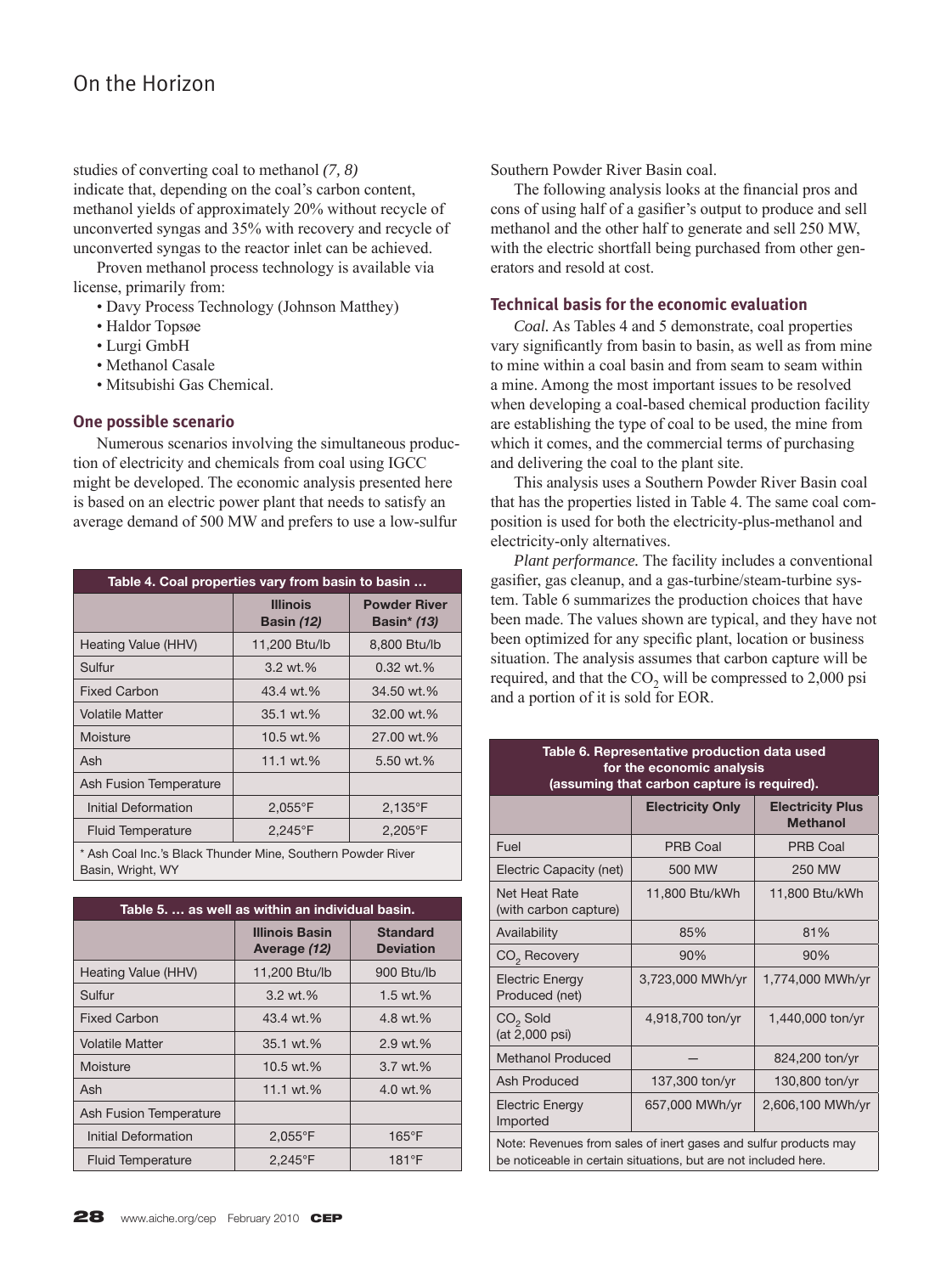

▲ Figure 2. Methanol prices on the U.S. spot market are characterized by significant volatility. Source: (9).

#### **Overall approach and simplifying assumptions**

 This basic economic evaluation does not focus on a particular process, site or financing structure. Rather, it is a simplified assessment of the effects of sales prices of methanol and electricity on the economics of producing electricity only and electricity plus methanol.

 Comparisons of this type can be made in many ways. The most common consider:

 • net present value (NPV) of the initial investment and the sum of the positive and negative net cash flows, discounted by an appropriate rate

• internal rates of return (IRR) on the total investment or on the equity invested; the IRR is the discount rate that, when applied to the forecasted net cash flows, leads to a sum over the financial life of the project that equals the initial investment.

 It is important to understand several subtleties involved in using these (or any other) measures to compare complex financial situations. Among the most serious is that it is almost impossible to accurately establish the discount rate, or opportunity cost of capital, which is a critical input for calculating NPV; normally, a somewhat subjective value is used based on managements' views and experience. In addition, by focusing on absolute values, an NPV analysis will inherently favor large projects over small ones.

 The most serious issue related to IRR analysis is that the calculation is based on the reinvestment of all cash flows at the IRR rather than at a discount rate that may be different (and perhaps more-representative of actual market interest rates). This is normally a reasonable assumption for preliminary analysis. Moreover, income from the investment of cash flows, moreover, can be explicitly incorporated if an investment-grade financial evaluation is required. Another issue is that when future cash flows change signs multiple times, there is more than a single IRR that is mathematically correct. In these cases, it is important to try several different initial values or to plot the NPV vs. discount rate to determine the relevant value.

 Technical, economic and regulatory risks are inherent in any project. NPV and IRR analyses provide a single value and do not consider ranges. Thus, Monte Carlo simulations, which require assigning (generally subjective) numerical probabilities to various factors, are often used to assess possible outcomes. The level of detail produced, however, is unnecessary for preliminary evaluations, so Monte Carlo techniques have not been applied here.

 Because tax aspects of project evaluation are extremely complicated and project-specific, this analysis calculates pre-tax costs of electrical energy generation. A levelized fixed rate of 7.50%/yr for a 20-yr period is used to account for depreciation and a return on equity.

 It is assumed that all engineering, procurement and construction (EPC) activities for the power block and the methanol plant are carried out simultaneously, and that they commence in 2010. Operation is assumed to begin in 2015.

 Any facility such as this will have a lengthy construction and startup period. Although three to four years might elapse during which funds are being spent without realizing any revenues, to simplify the analysis, instantaneous construction and start of revenue streams are assumed.

 All costs have been escalated to be consistent with the 2010 start of EPC activities and 2015 plant startup.

#### **Revenues**

*Methanol.* The U.S. spot-market price of methanol has been subject to much volatility (Figure 2). For example, from early 2007 to mid-2009, spot-market prices in the U.S. varied from \$79/ton to \$527/ton *(9),* and have most often been significantly below the long-term contract rates.

 Since substantial new methanol capacity is coming online and the effects and duration of the global economic recession are unknown, a range of prices from \$0 to \$500/ton is considered, with an average of \$200/ton (escalated to \$237/ton in 2015) used as a specific reference point.

It appears that the methanol market is sufficiently competitive to preclude producers from passing carbon taxes on to purchasers.

*Carbon dioxide.* There is considerable uncertainty about the future value of  $CO<sub>2</sub>$ , since a new regulatory framework has not yet been implemented. Several oil companies have indicated that a price of \$25/ton is near the upper end of the range they would consider for a multiyear contract. Thus, a CO<sub>2</sub> price of \$25/ton is used here.

*Other products.* Revenues from sales of inert gases and sulfur products may be noticeable in certain situations, but are not included in this analysis.

*Article continues on next page*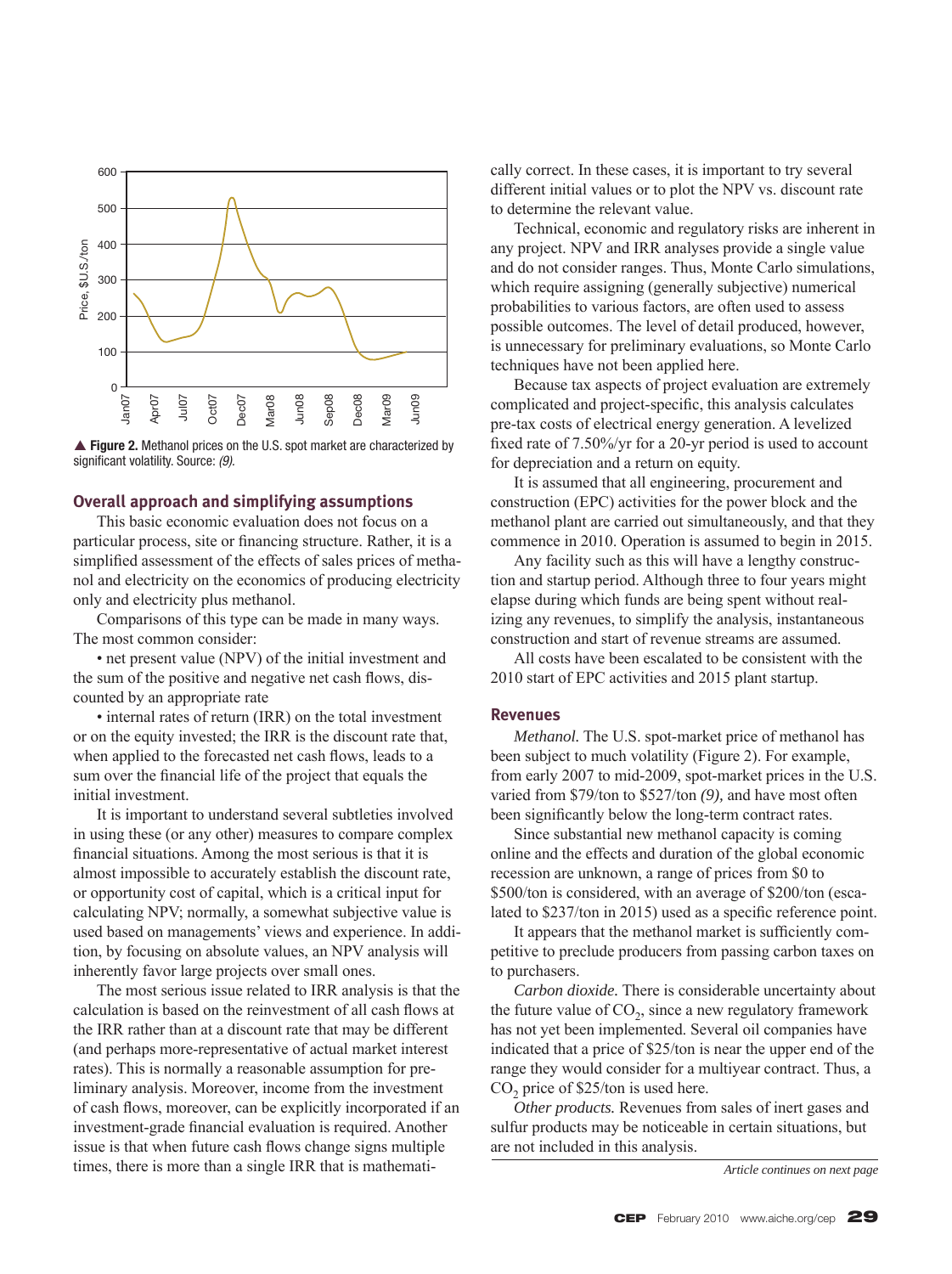#### **Capital expenses**

 It is likely that funds for this type of major plant will be provided as a package of government grants, debt, and equity. Rather than introduce additional assumptions about the extent and terms for each of these, the economic comparisons are based on 100% equity financing. An allowance for interest during construction has been included in capital expenses.

*Power plant.* Based on various studies, a unit cost of \$6,125/kW is used for the 500-MW electricity-only IGCC option. A unit cost of \$10,165/kW is used for the 250-MW portion of the electricity-plus-methanol option, which includes many of the same 500-MW-sized components, such as the gasifiers, coal storage, etc.

*Methanol plant.* Proprietary information indicates that the current unit cost for a standalone, greenfield gasfeedstock methanol plant is \$106,000 per ton/d of methanol capacity. Because certain offsite facilities, the gasifier, and effluent gas-treatment equipment will be shared with the electricity-generation operation, the adjusted incremental unit cost of the remaining methanol plant is estimated to be \$83,300 per ton/d of methanol capacity.

*Carbon capture and transportation.* Carbon dioxide has been recovered and sold for use at sites 300 miles from its origin. The costs of the pipeline system, including recompression stations, are assumed to be \$50 million for the electricity-only scenario and \$45 million for the electricity-plus-methanol scenarios (which would carry somewhat less  $CO<sub>2</sub>$ ).

*Other fixed expenses*. Other fixed expenses include capital recovery and a return on investment, fixed operation and maintenance (O&M) expenditures, and insurance. Escalations of 2.50%/yr to 2.75%/yr were applied as appropriate.

#### **Variable expenses**

*Coal.* The current unit cost of Southern Powder River Basin coal is \$13.00/ton *(10),* or \$0.74 per million Btu (MMBtu), which was escalated to \$15.08/ton (\$0.86/MMBtu) in 2015. The total battery-limits cost, including \$9.00/ton (\$0.51/MMBtu) for transportation, is \$24.08/ton (\$1.37/MMBtu) in 2015.

*Carbon taxes.* Carbon taxes (or equivalent allowances) are included at a cost of  $$30/t$ on of CO<sub>2</sub> (\$110/ton of carbon.) There will inevitably be conflicting viewpoints about who should absorb the economic burden. Public Service Commissions have not yet signaled how they will resolve the cost-allocation issues. Therefore, this analysis assumes that:

 • a carbon tax will be assessed only on the generation company

 $\bullet$  the carbon tax will be based on CO<sub>2</sub> emissions

 • Public Service Commissions will allow only the portion of the carbon tax that can be attributed to electricity production to be passed on to consumers by the generation company; this is calculated by multiplying the total carbon tax by the fraction of the total revenues represented by electricity generation.

*Other variable expenses.* Other major variable expenses include variable O&M, water supply and treatment, and disposal of spent chemicals and catalysts. Escalations of 2.50%/yr to 2.75%/yr were applied as appropriate.

#### **Financial projections**

 Actual costs and prices will be technology-, project- and site-specific. Nevertheless, the production costs presented in Table 7 are believed to be representative. Internal rates of return for various electricity prices and methanol prices are shown in Figure 3.

 The simultaneous production of methanol and electricity is more economically attractive (*i.e.,* it has a higher IRR) than producing only electricity in two situations — if the methanol price is  $\geq$ \$400/ton and the electricity price is <\$170/MWh, and if the methanol price is ≥\$500/ton and the electricity price is < \$225/MWh. Although these do not appear to be high-probability circumstances in the near future, they are certainly possible if disruptions to the energy supply occur.

#### **Major issues**

*Fuel/feedstock agreements.* It is virtually impossible to finance large capital-intensive projects such as this without first securing long-term fuel-supply and fuel-transportation contracts. This is a manageable issue for coal-fired and petroleum-coke fired plants, but has been insurmountable for two large biomass-based plants that were recently being considered in the U.S.

*Sales of products.* Within the U.S., the sale and purchase of electricity by utility companies are regulated at the state level, where an agency such as the Dept. of Public Utilities or Public Service Commission (or a similarly named entity) must approve each contract. This includes mechanisms for obtaining electricity competitively within very short timeframes, such as "day-ahead bids." These systems analyze large amounts of technical data for each participating plant to determine which bids to accept, and hence which power plants will be called on (or dispatched) so that the overall supply mix will have the lowest cost for ratepayers.

It will be difficult (but certainly not impossible) for a new coal-based plant to compete in regions that already have ample generating or import capacities, or with existing fully depreciated facilities. A location-based marginal pricing study can establish whether a particular plant would be dispatched at various electricity prices or whether other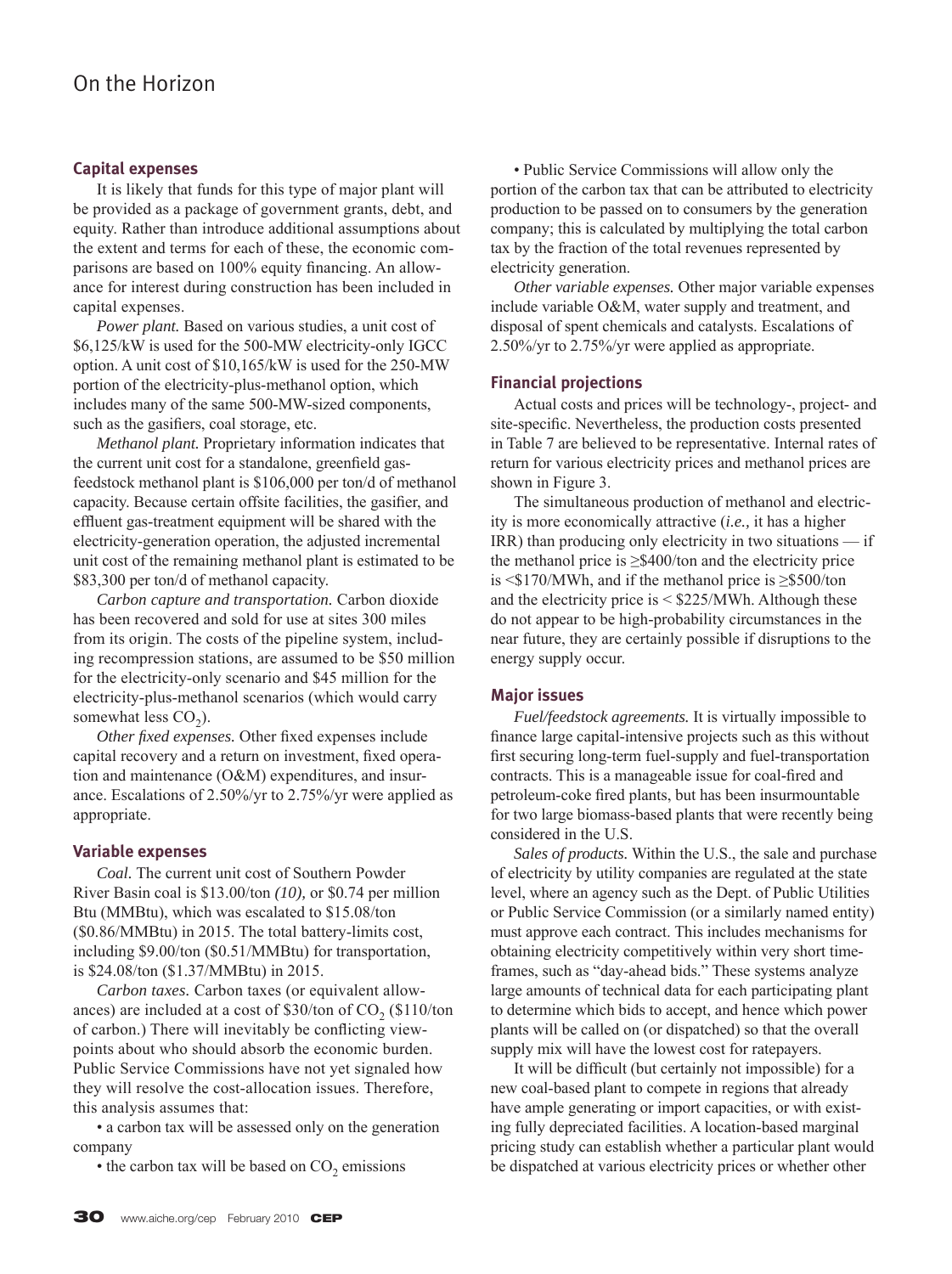plants are likely to be more economical providers. Importantly, large coal-based power plants cannot be started up and shut down rapidly, and since the plants must operate at some minimal level, owners are occasionally forced to offer artificially low bids.

 Methanol is produced throughout the world by many for-profit companies, and also by many government-owned or government-controlled entities. The latter often base production and pricing decisions on a variety of factors beyond profitability, such as the need to support local industries and maintain employment, and international geopolitical considerations. A new methanol facility would have to compete in this complex marketplace that is marked by extreme price volatility.

*Impact on price levels.* Current worldwide methanol production is approximately 46.9 million ton/yr (42.5 million m.t./yr). Assuming a price elasticity  $[(dQ/Q)/(dP/P)]$ , where  $Q =$  quantity and  $P =$  price] of  $-0.3$ , the impact of a single facility that simultaneously produces 250 MW of electricity and 824,200 ton/yr of methanol will be 5.9%. The 2015 price of \$237/ton might therefore be reduced by approximately \$14/ton, which is quite noticeable (although local markets might be impacted to a larger or smaller extent). This does not, however, reflect changes in demand that are certain to occur.

*Volatility.* Simultaneous production of electricity and chemicals exposes producers to two volatilities — demand and price — for each of two products. These volatilities interact to varying degrees, depending on each product's economic elasticity.

 A serious complication arises because there may be a penalty for not meeting contractual or market demands for one product, but there may be limited flexibility to produce or not produce it without affecting the production of several other products. While this is not unusual in the chemical sector, it typically does not arise in electricity generation (except for cogeneration operations). The situation is further complicated because it is economically impractical to store significant amounts of electrical energy.

*Distribution infrastructure.* Since products must be transported, an adequate infrastructure is needed. Small quantities of chemical products may be transported by truck; larger volumes require rail, barge or pipeline. Many regions are served by a single railroad that has significant bargaining leverage.

 Transportation of electricity requires access to the electrical grid. If the existing infrastructure at a particular site is not adequate, a large capital expenditure may be incurred. In addition, various permits may be required, any of which may incur resistance by communities and competitors — there is no guarantee that permits will be issued.

*Regulatory risks.* Both the utility sector and the chemical sector are experienced in addressing routine regulatory matters. An additional risk associated with the simultaneous production of electricity and chemicals is that the utility regulator might insist that all, or substantially all, of the profits from the chemical business be passed on to electricity customers.

*Technical risks.* The concept of simultaneously producing electricity and chemicals is not new — it has been (and continues to be) carried out at many sites for many years. Although pilot plant testing will be required for specific coals, each major chemical process and

#### **Table 7. Levelized cost of production for electricity-only and electricity-plus-methanol alternatives (based on reference**  values of methanol and CO<sub>2</sub> revenues).

|                                                                      | <b>Electricity Only</b> | <b>Electricity</b><br><b>Plus Methanol</b> |
|----------------------------------------------------------------------|-------------------------|--------------------------------------------|
| <b>Capital Expense</b>                                               | \$3,062,500,000         | \$2,794,000,000                            |
| <b>Annual Operating Expense</b>                                      | \$574,200,000           | \$497,900,000                              |
|                                                                      |                         |                                            |
| Credits:                                                             |                         |                                            |
| Methanol @ \$237/ton<br>(the range of \$0-500/ton<br>was evaluated)  | U                       | \$195,300,000                              |
| $CO2 \otimes $25$ /ton<br>(the range of \$0-50/ton<br>was evaluated) | \$123,000,000           | \$36,000,000                               |
| <b>Total Credits</b>                                                 | \$123,000,000           | \$231,300,000                              |
|                                                                      |                         |                                            |
| Net Annual Operating<br>Expense                                      | \$451,200,000           | \$266,600,000                              |



▲ Figure 3. Simultaneous production of electricity and chemicals is more economically attractive only at the highest methanol prices and lowest electricity prices considered.